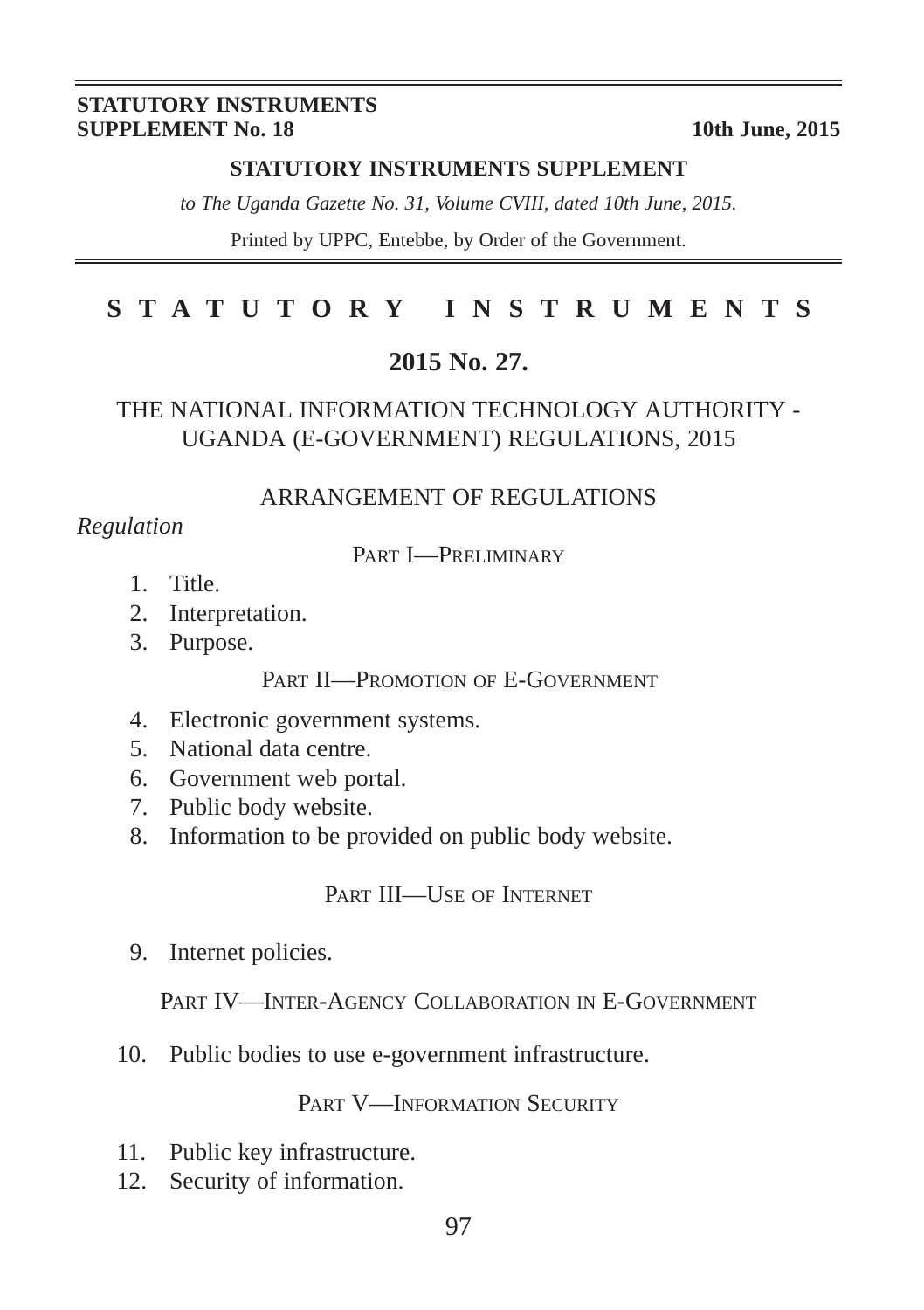# *Regulation*

*Use of personal information in delivery of e-government serv*ices

- 13. Access and sharing of information.
- 14. Use of personal information.
- 15. Non-disclosure of information provided to a public body.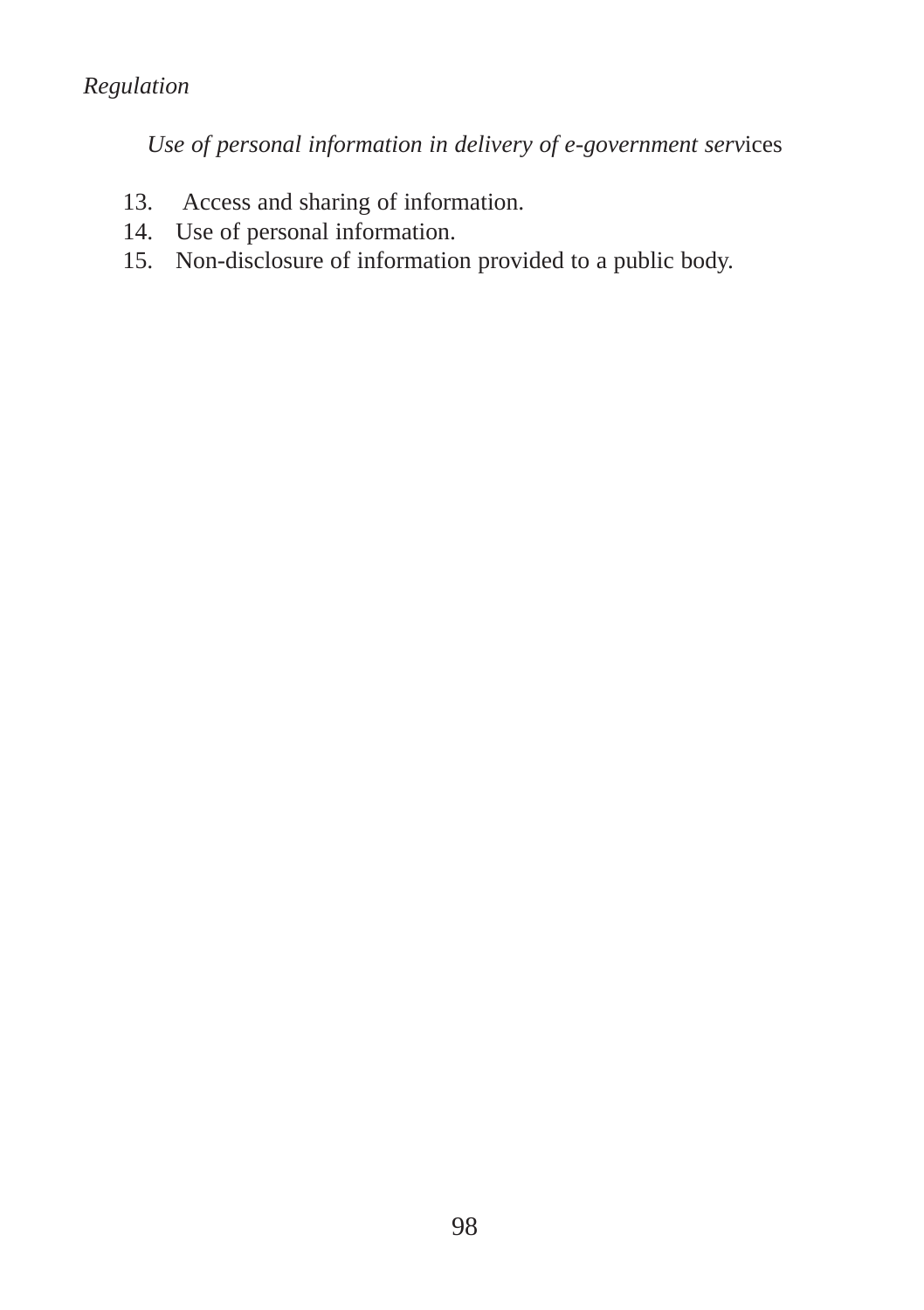**2015 No. 27.**

# **The National Information Technology Authority, Uganda (E-Government) Regulations, 2015.**

(*Under sections 5(b), (c) and (h) and 39 of the National Information Technology Authority, Uganda Act, 2009, Act No. 4 of 2009)*

IN EXERCISE of the powers conferred upon the Minister responsible for information technology by sections 5(b), (c), (h) and 39 of the National Information Technology Authority-Uganda Act, 2009, these Regulations are made this 4th day of May, 2015.

PART I—PRELIMINARY.

## **1. Title.**

These Regulations may be cited as the National Information Technology Authority, Uganda (E-Government) Regulations, 2015.

## **2. Interpretation.**

In these Regulations, unless the context otherwise requires—

- "Act" means the National Information Technology Authority, Uganda Act, 2009;
- "Board" means the board of the National Information Technology Authority, Uganda;
- "e-Government" means the use of information and communication technologies to deliver public services in a convenient, efficient customer-oriented and cost-effective way;
- "information security" means the protection of information and information systems from unauthorised access, use, disclosure, disruption, modification or destruction;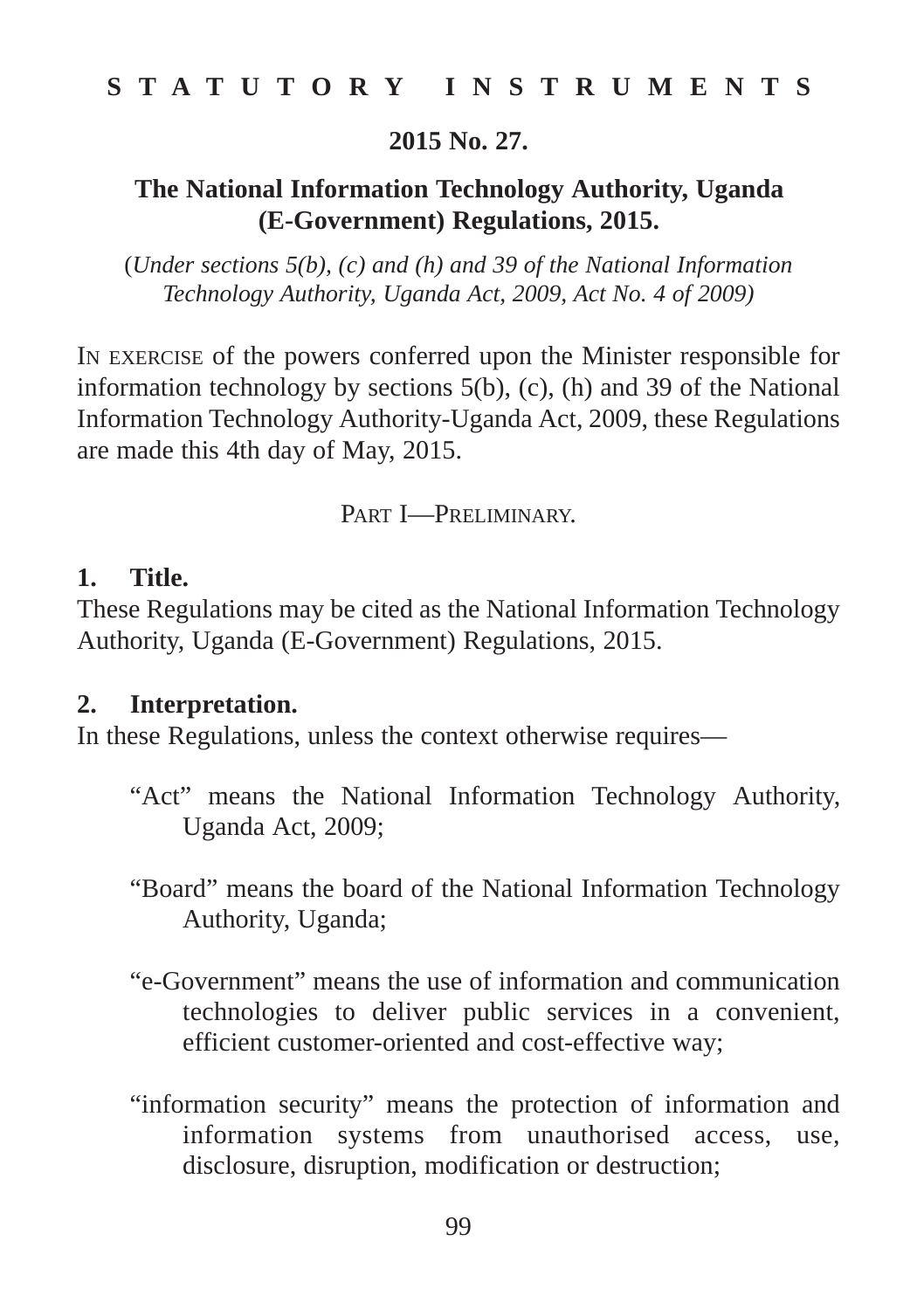- "information system" means a system for generating, sending, receiving, storing, displaying or otherwise processing data messages and includes the internet or any other information sharing system;
- ''interoperability" means the ability of different operating and software systems, applications, and services to communicate and exchange data in an accurate, effective, and consistent manner;
- ''integrated service delivery" means the provision of government information or services integrated according to function or topic rather than separated according to the boundaries of agency jurisdiction;
- "government web portal" means a web site or interface that offers a range of resources and services including email, for a, search engine and an integration of websites;
- "public body" includes the Government, a department, service or undertaking of the Government, Cabinet, Parliament, a court, local Government administration or a local council and any committee or commission thereof, an urban authority, a municipal council and any committee of any such council, any corporation, committee, board, commission or similar body whether corporate or incorporate established by an Act of Parliament relating to undertakings of public services or such purpose for the benefit of the public or any section of the public to administer funds or property belonging to or granted by the Government or money raised by public subscription, rates, taxes, cess or charges in pursuance of any written law and any council, board, committee or society established by an Act of Parliament for the benefit, regulation and control of any profession;
- "public key infrastructure or PKI" means a framework for creating a secure method for exchanging information based on public key cryptography;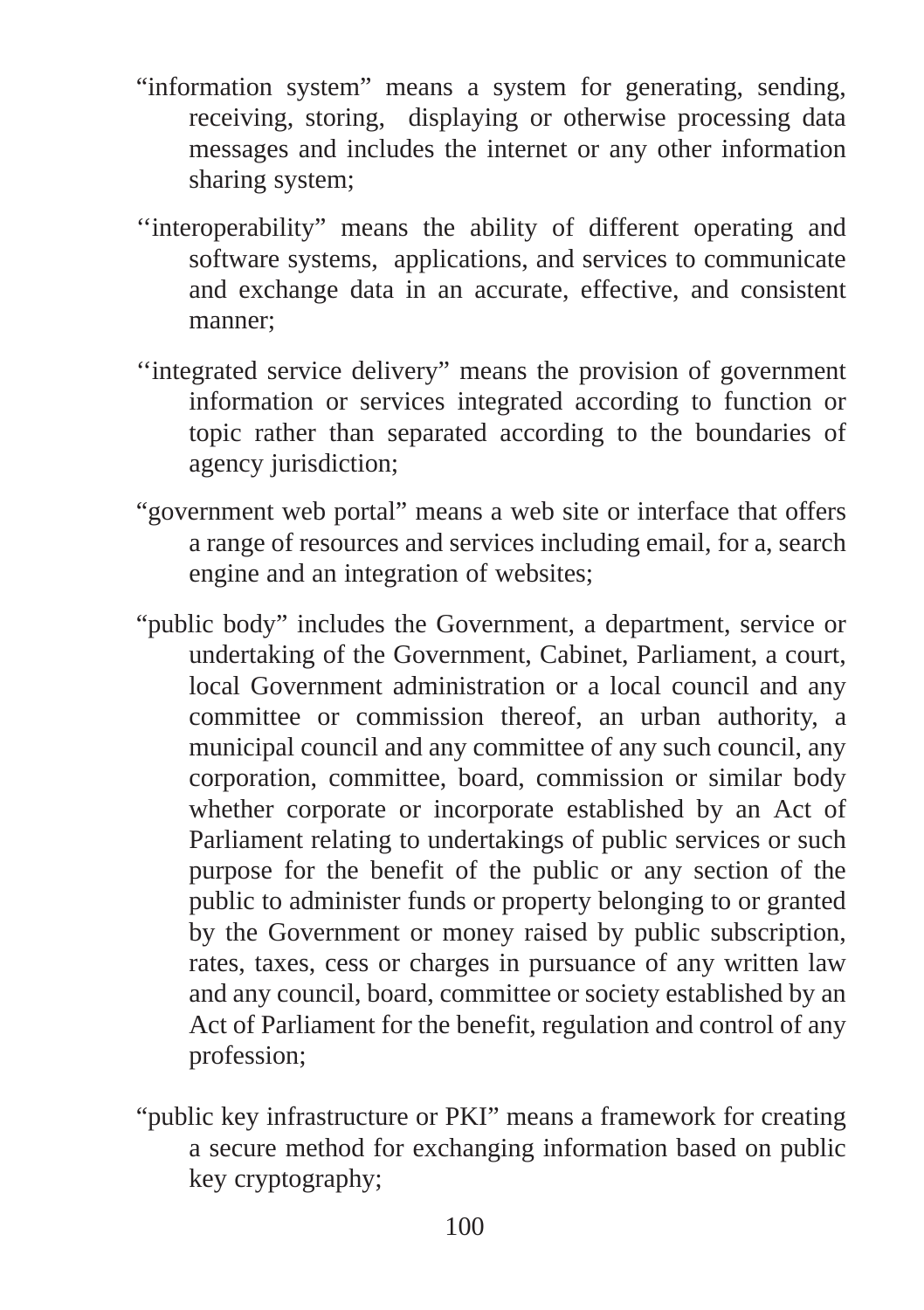"website" means a location on the internet and a collection of web pages, images, videos, data which are addressed relative to a common Uniform Resource Location.

# **3. Purpose.**

The objectives of these Regulations are—

- (a) to promote e-government services and electronic communications and transactions with public and private bodies, institutions and citizens;
- (b) to promote the use of the internet to provide increased opportunities for citizen participation in Government;
- (c) to promote interagency collaboration in providing public services by consolidating, rationalizing and integrating related functions and using internal e-Government processes to improve the service to citizens, efficiency and effectiveness of the processes;
- (d) to promote the use of the internet and other appropriate technologies within and across Government agencies in providing Government information and services;
- (e) to reduce the cost and burden for Government and businesses entities in the provision of public services;
- (f) to improve access and sharing of Government information and services.

PART II—PROMOTION OF E-GOVERNMENT

# **4. Electronic government systems.**

The National Information Technology Authority, Uganda shall promote the establishment and maintenance of inter-operable information systems within public bodies.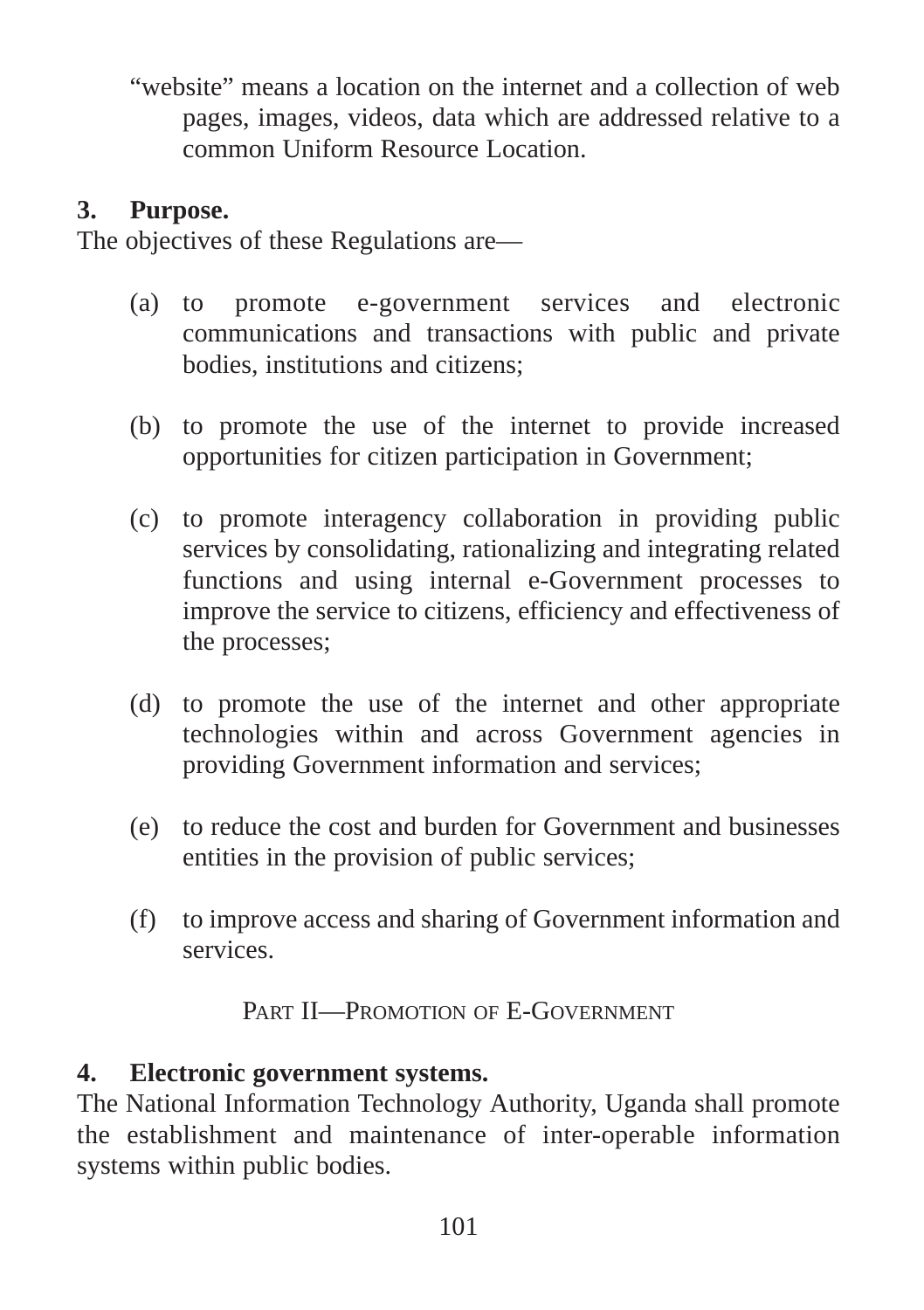## **5. National data centre.**

(1) For the purposes of promoting e-government services, the National Information Technology Authority, Uganda shall establish a national data centre.

(2) The national data centre shall provide the following services—

(a) hosting services;

(b) data centre services;

(c) disaster recovery services.

(3) Subject to subregulation (4), the National Information Technology Authority, Uganda shall link and integrate the national data centre to a data centre established by a public body.

(4) The national data centre shall be linked or integrated with other data centres established by a private or public body.

(5) The access to the national data centre shall be in accordance with user rights and access levels prescribed by the Authority.

(6) The access to a data centre of a public or private body that is linked to or integrated to the national data centre shall be in accordance with user rights and access levels prescribed by that public or private body.

## **6. Public body website.**

(1) In order to facilitate the use of e-government, every public body shall establish and maintain a website.

(2) A website of a public body shall be interactive.

(3) Where a public body does not establish a website within six months after the commencement of these of Regulations, the National Information Technology Authority, Uganda shall establish a website for the public body.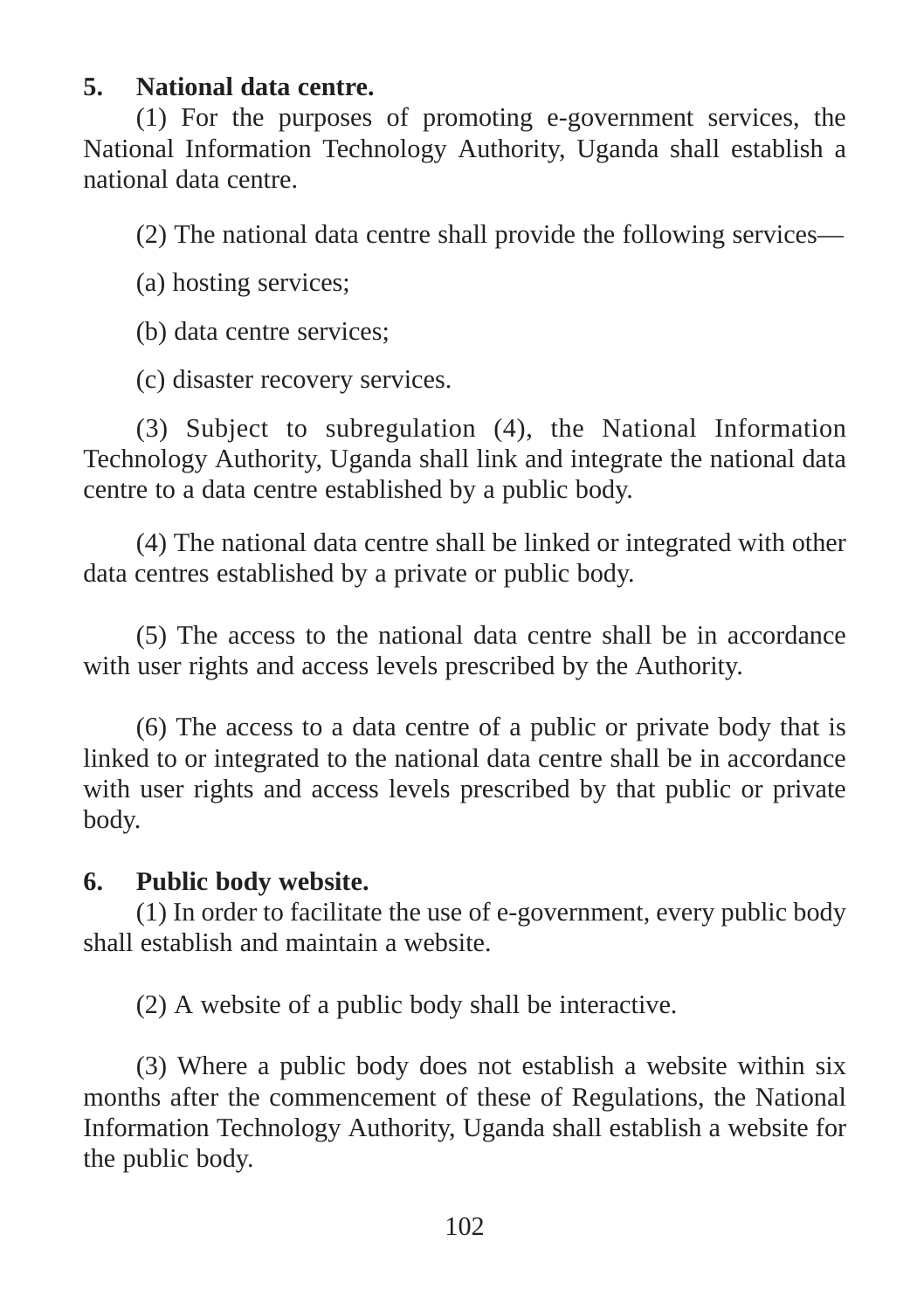(4) The National Information Technology Authority, Uganda shall charge the public body for establishing the website under sub regulation (3).

(5) For the purposes of sub regulation (4), the information required under regulation 7 in respect of the website of that public body shall be provided by the public body.

(6) A public body shall regularly update the information on its website.

(7) The National Information Technology Authority, Uganda shall ensure that every public body complies with this regulation.

**7. Information to be provided on public body website.**

(1) Every website of a public body shall state—

- (a) the name of the public body;
- (b) the vision, mission, mandate and the goal of the public body;
- (c) the national court of arms and the logo of the public body;
- (d) the services rendered by the public body;
- (e) the laws, policies, codes, standards, guidelines relating to the public body;
- (f) the contact details of the public body including a site map to enable location of the public body;
- (g) the information about the organisational structure of the public body;

(2) The domain name of the public body shall end with the nomenclature *.go.ug.*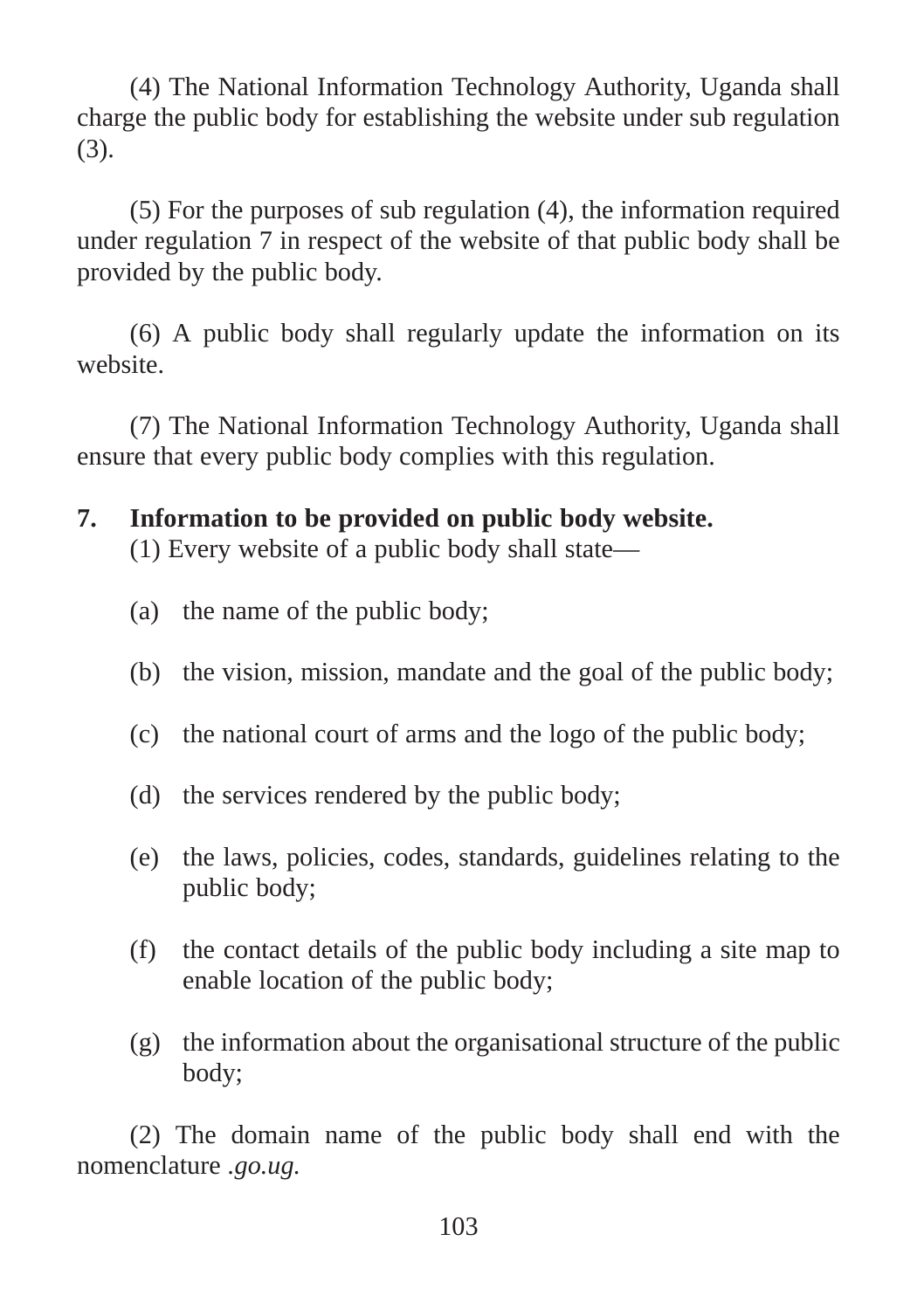(3) A public body website shall have search capability.

(4) A website shall be updated regularly.

# **8. Government web portal.**

(1) The National Information Technology Authority, Uganda shall establish and maintain a government web portal.

(2) The government web portal shall contain all information relating to government services.

(3) For the purposes of sub regulation (2), the government web portal shall be linked to the websites of bodies providing public services.

(4) The government web portal shall—

- (a) be interactive;
- (b) include services relating to citizens, businesses and government.

PART III—USE OF INTERNET

# **9. Internet policies.**

(1) Every public body shall develop an internet policy which shall provide for computer, email and internet usage.

(2) The public body shall provide tools for the enforcement of the internet policy.

PART IV—INTER-AGENCY COLLABORATION IN E-GOVERNMENT

# **10. Public bodies to use e-government infrastructure.**

(1) All public bodies shall use the National Data Transmission Backbone (NBI) and Electronic Government infrastructure (EGI) as the primary vehicle for all Government data, Internet and voice services.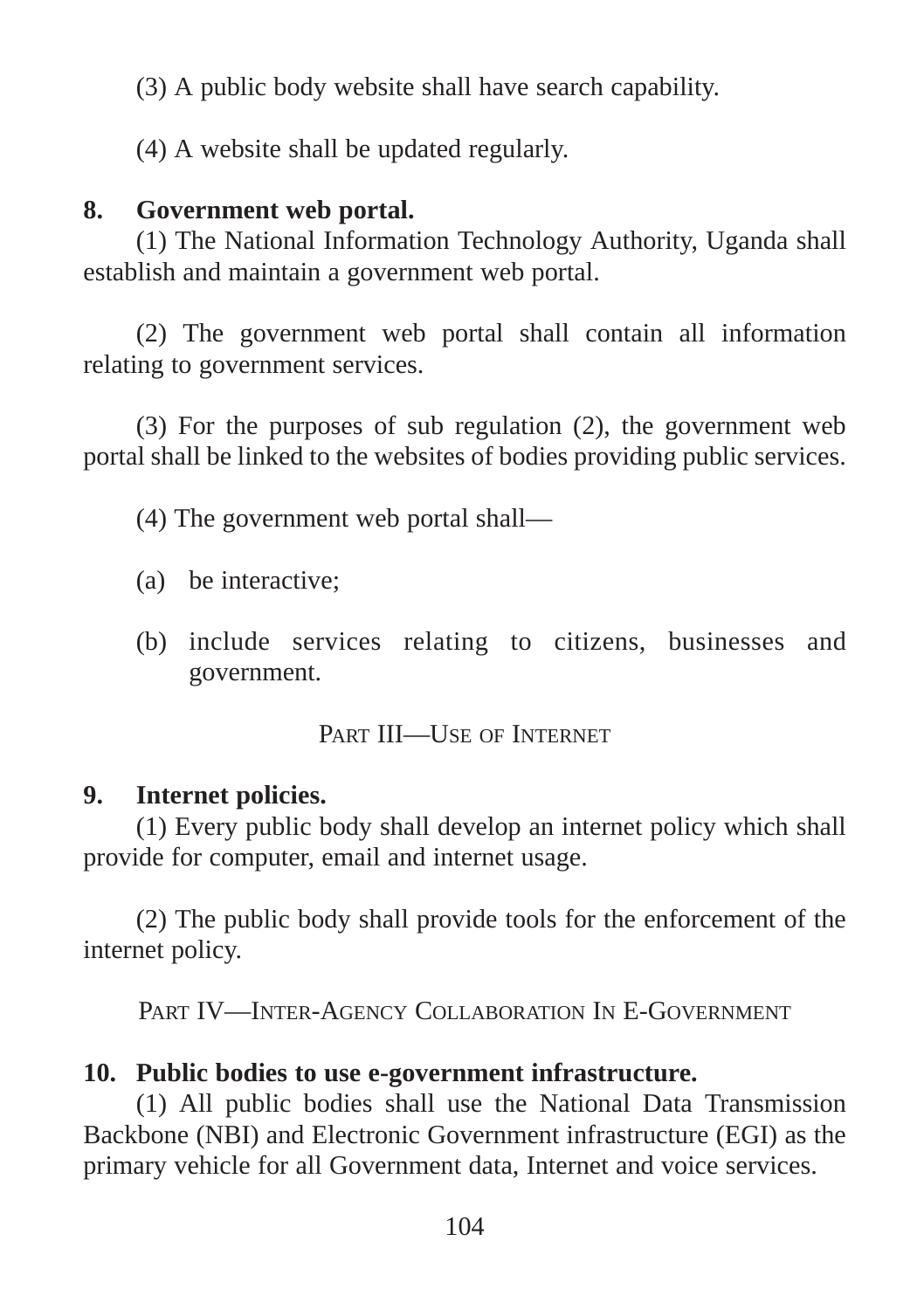(2) For the purposes of sub regulation (1) the National Information Technology Authority, Uganda shall connect all public bodies to the National Data Transmission Backbone Infrastructure (NBI).

(3) A public body connected to the National Data Transmission Backbone Infrastructure shall pay for the connection and the services rendered on the National Data Transmission Backbone Infrastructure at the rates determined by the Board.

(4) In determining the rates under sub regulation (3), the Board shall take into consideration the market rates.

PART V—INFORMATION SECURITY

# **11. Public key infrastructure.**

(1) The National Information Technology Authority, Uganda shall establish the public key infrastructure (PKI) for e-government.

(2) The e-government PKI shall be established in accordance with the Electronic Signatures Act, 2011.

# **12. Security of information.**

Every public body shall, in accordance with the information security standards issued by the Uganda National Bureau of Standards—

- (a) develop and enforce necessary security measures to safeguard information collected or used for e-government services, from unauthorised disclosure; and
- (b) take all reasonable steps to ensure that every officer of the public body concerned with delivering services or collecting posting or disseminating information or services is aware of and complies with the security measures regarding the management and protection of information.

*Use of personal information in delivery of e-government services*

# **13. Access and sharing of information.**

(1) Public and private bodies may share information in the provision of e-government services.